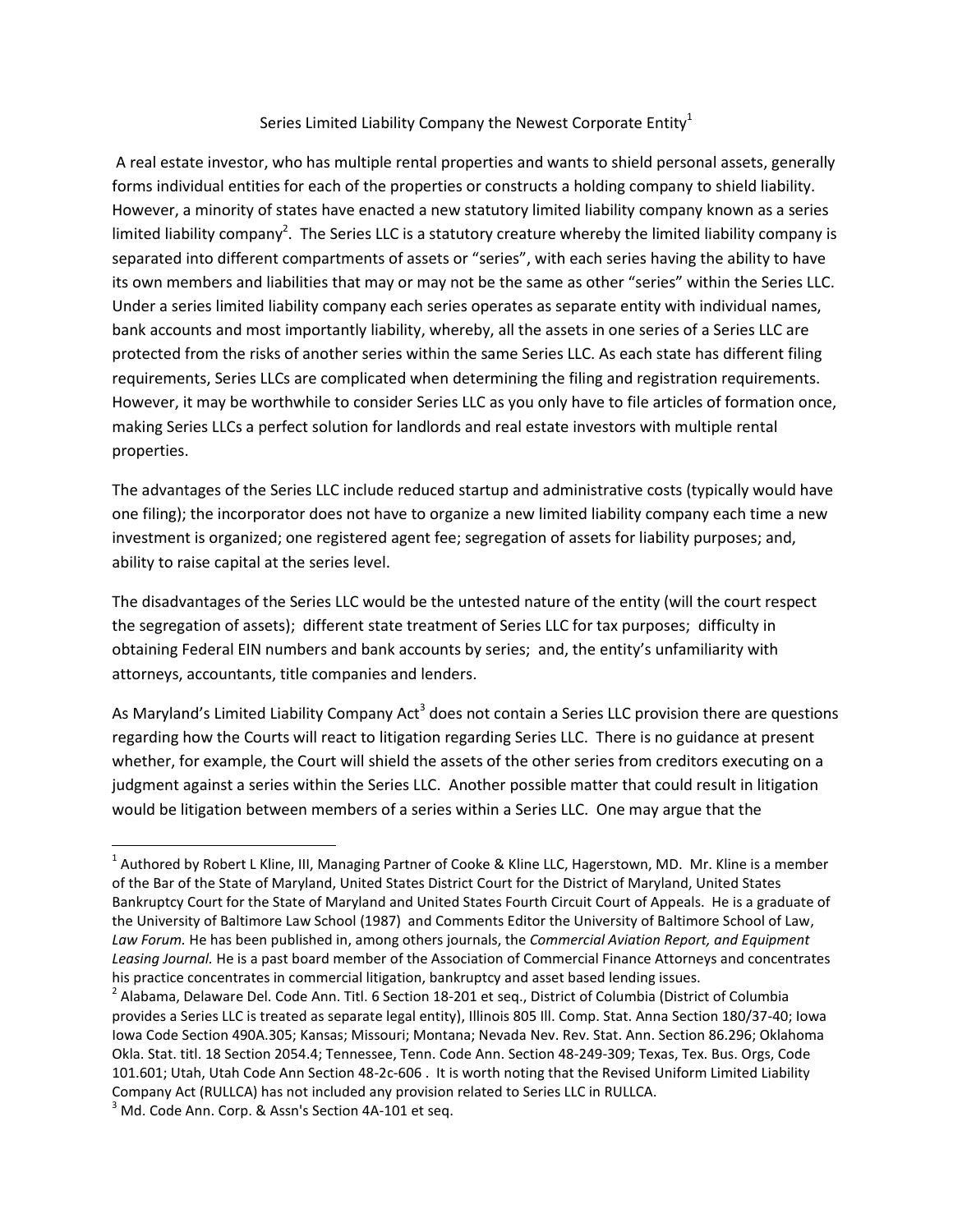organization and formation documents as well as the state of formation of the Series LLC will control the application of law regarding any issues of law. This rationale may work well in matters involving issues between the entity itself and officers, directors and/or members but may not work well when the controversy is between the entity itself and others outside the entity, such as creditors. There is also an alternative view that the law in which the Series LLC is subject to judicial proceedings will control, if there no recognition of the Series LLC entity in that particular jurisdiction.

However, by way of contrast, the Delaware Limited Liability Company Act allows a limited liability company to organize one or more series within a LLC, each series with different members, and with different assets, business purposes and/or investment objectives. The statute further states that the debts, liabilities and expenses of a specific series is only enforceable against that particular series within the Series LLC and does not transfer or otherwise permit collection against other series within the Series LLC.

Of course, when dealing with a new type of entity there will be concern and questions from different entities with business relationships with the series, including the series' lender. For example, failure to properly form your Series LLC and/or publicize your Series LLC may result in not having your loan funded by a financial institution. For example, arguably only Illinois, Kansas and Missouri require the filing of a public record to form a series within the Series LLC<sup>4</sup> and that the series legal existence begins with the filing of the certificate of designation or the articles of organization. Montana requires that the operating agreement for each series within the Series LLC must be filed with the state<sup>5</sup>. As noted, Series LLCs registered in states other than Illinois, Kansas and Missouri are not "registered organizations" as used under Article 9<sup>6</sup>.

The new entity may also cause lender concerns under Article 9 of the Uniform Commercial Code as to whether a series within a Series LLC can be a "debtor" under Article  $9^7$ . For example under the Delaware LLC Act the assets can be held under the name of the series, the Series LLC, a nominee or otherwise<sup>8</sup>. Some states, that have enacted series limited liability company statutory language, provide that the series must be treated as a separate legal entity provided said series is set forth in the articles of organization of the master limited liability company<sup>9</sup>. However, on a positive note, those states that have recognized the Series LLC have expressly given the Series LLC the authority to contract with others and authority to sue and be sued in the series own name<sup>10</sup>.

 $\overline{\phantom{a}}$ 

 $^4$  805 III. Comp. Stat 190/37-40(d); Kan. Stat. Ann Section 17-76, 143(d); Mo. Ann. Stat. Section 347.186(4).

<sup>5</sup> Mont. Code Ann. Section 35-8-202.

 $<sup>6</sup>$  U.C.C. Section 9-102(a) (71).</sup>

<sup>&</sup>lt;sup>7</sup> See UCC Section 1-201(b) (25) definition of organization; UCC Section 1-201(b) (27) definition of a person.

<sup>8</sup> Del. Code Ann. Tit. 6, Section 18-215.

 $^9$  Ind. Code Section 23-18.1-4-4(a); 805 Ill. Comp. Stat. Ann 180/37-40(b); Iowa Code Ann. Section 489.1201(7); Kan. Stat. Ann. Section 17-76.143(b); Mo. Ann. Stat. Section 347.186.2(4); and U.C.A. 1953 Section 48-3a-1201(6).

 $10$  Del. Code Ann. tit. 6, Section 18-215(c); D.C. Code Section 29-802.06; 805 Ill. Comp. Stat 190/37-40(b); Ind. Code Ann. Section 23-18.1-4-4(a); Kan. Stat. Ann Section 17-76, 143(b); Mo. Ann. Stat. Section 347.186.2(4); Tex. Bus & Comm. Code Section 101.605(1); Utah Code Ann. Section 48-3a-1201(3)(b).